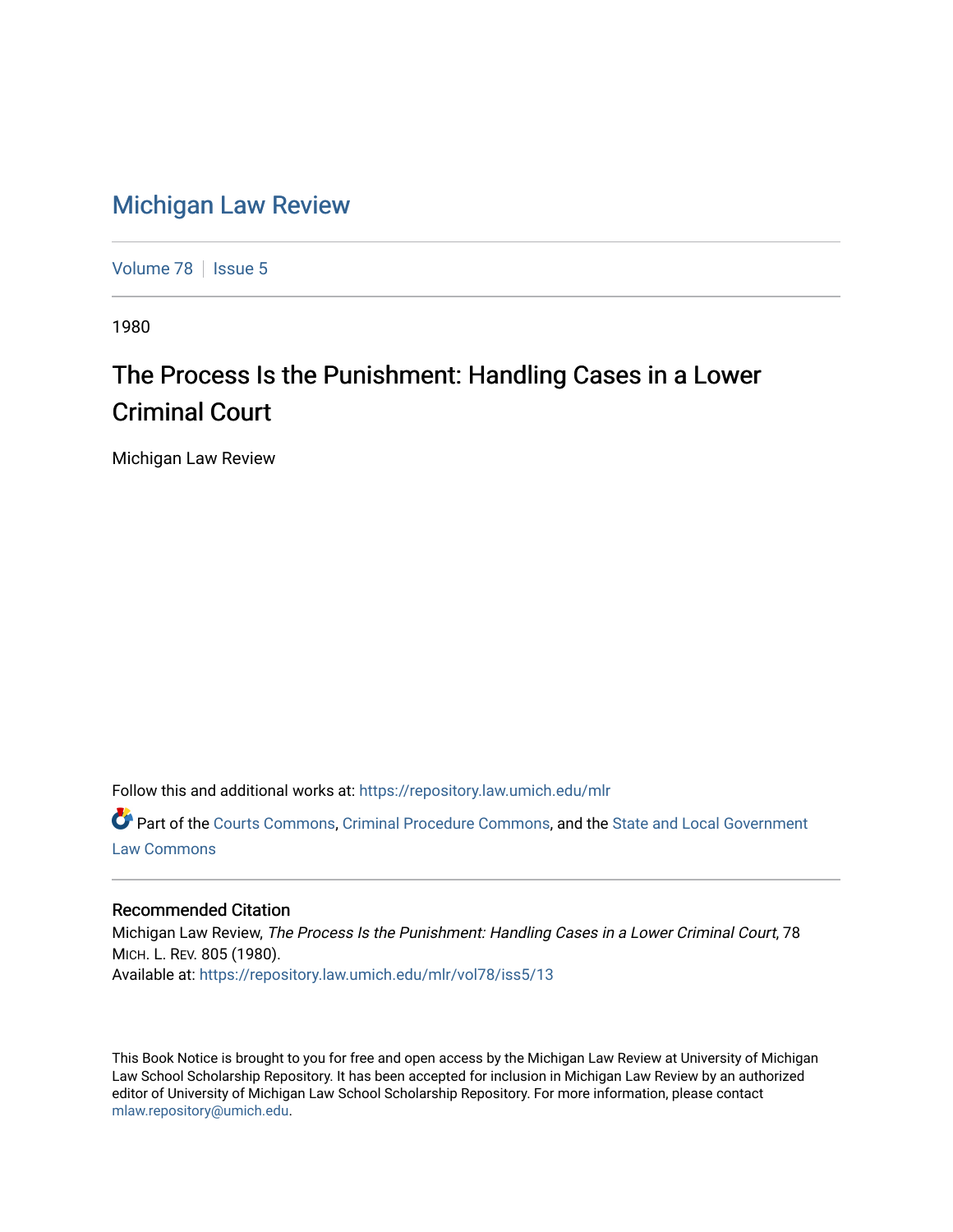THE PROCESS Is THE PUNISHMENT: HANDLING CASES IN A LOWER CRIMINAL COURT.\* By *Malcolm M. Feeley.* New York: Russell Sage Foundation. 1979. Pp. xxii, 330. \$12.95.

To the outsider, the New Haven Court of Common Pleas is chaotic and confusing. The courtroom is always noisy and crowded, and the actors - defendants, judges, prosecutors, public defenders, private attorneys, bail bondsmen, clerks, and bailiffs - move through their roles so quickly that justice seems lost in a dizzying blur. Motions are rare, and trials so infrequent that public defenders arrange their files on the rails of the jury box while secretaries dispense forms from the witness stand. Professor Malcolm Feeley transforms this confusion into understanding in his thorough case study, *The Process Is the Punishment.* 

Commentators have long recognized that lower criminal courts differ from those handling more serious crimes; 1 Feeley is among the first to explain why they function so differently. Chapter by chapter, he develops insights that challenge the reader's preconceptions about the people and process that dispense criminal justice. Carefully, he develops a thematic picture of the logic behind the system. He paints the lower court as a marketplace - an open arena where parties with conflicting goals bargain their way to a legal result. In this environment, justice is normative rather than procedural: the quest for the "right" result preoccupies actors who are freed from formal rules of procedure and evidence. And those actors are always aware that the pretrial process's costs for a defendant outweigh the costs of the sentence. Thus, the title and thesis of Feeley's study  $-$  the process is the punishment  $-$  is also the key to understanding the world he describes.

The first part of the book meticulously describes the environment, structure, and actors that constitute the Court of Common Pleas. The docket includes minor felonies (those with maximum sentences of five years or less) as well as misdemeanors. The typical defendants are failures - poor, unemployed, and encumbered by alcohol or drugs. The judges, prosecutors, public defenders, and even the clerks and secretaries obtain their jobs through political patronage, which values experience with the conflict and compromise of partisan politics more than formal legal training. A detailed look at bail bondsmen produces surprising conclusions. They are "gregari-

<sup>•</sup> This book review was prepared by an Editor of the *Michigan Law Review.-Ed.* 

<sup>1.</sup> Professor Samuel Dash emphasized this difference more than a quarter of a century ago. *See* Dash, *Cracks in the Foundations of Justice,* 46 ILL. L. REv. 385 (1951).

<sup>805</sup>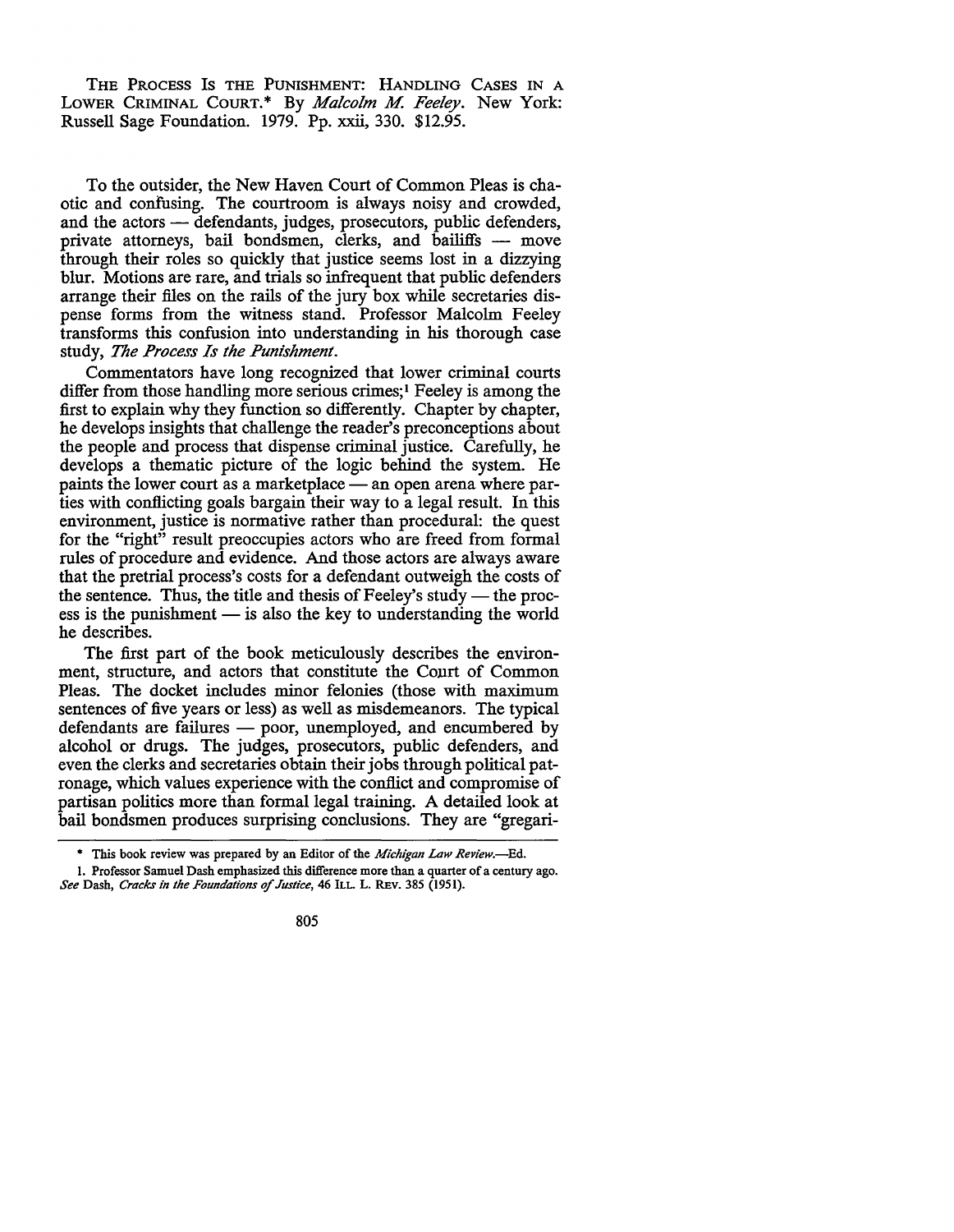ous and friendly, always ready with a friendly word," (p. 106), and they provide desired services for defendants, attorneys, and court personnel alike. Feeley gives more cursory treatment to those who round out the lower court setting: bail commissioners, pretrial service representatives, and auxiliary court personnel.

Professor Feeley describes the case-resolution process in the second part of the book and compares it to a competitive marketplace. Trials are rare; there were none in Feeley's sample of more than 1600 cases. In virtually all cases either the prosecutor dismisses the charges or the defendant pleads guilty.2 Because the adversaries almost invariably settle, with only a summary ratification by the judge, Feeley examines the process by which these agreements are reached. Contrary to the plea-bargaining model, in which prosecution and defense are already agreed on the facts of a case and simply trade reduced charges for a guilty plea, Feeley observes that prosecutors and defense attorneys debate the facts of the charge and the circumstances of the defendent to gauge the "worth" of each case. As in a supermarket, prices for different "goods" have been established — a dime for an apple, a \$25 fine for a second petty theft by a young man with significant community ties. Parties spend their time arguing over what type of good is being purchased. Both sides see the objective of the debate as substantive, and not procedural, justice.

In the final part of the book, Feeley explains that for defendants it is the cost of the process, and not the outcome, that is paramount. Sentences are usually lenient, with few long jail terms and frequent fines of \$25 or less. And defendants are unconcerned with the stigma of conviction or the long-run consequences of a criminal record. The costs of obtaining bail, missing work to attend court, and retaining an attorney are far more severe than the sentence. Defendants plead guilty because it saves them time and money; the costs of asserting due process rights of trial and appeal far outweigh potential benefits. In the marketplace, defendants with a minor purchase seek to minimize their time waiting in line, and pleading guilty opens up the express lane. Feeley's message is clear: once one realizes the high cost of invoking rights, the existence and value of those rights are called into question. Feeley concludes with reflections on the adjudicative ideal and rejects the "heavy-caseload" explanation for the pretrial dispensation of criminal justice. <sup>3</sup>

Because the author spices provocative analysis with fascinating

<sup>2.</sup> Feeley's extensive statistical analysis failed to explain the variation in adjudicative outcomes and sentences.

<sup>3.</sup> *The Process Is the Punishment* manifests few of the weaknesses that Lynn Mather found in Milton Heumann's recent book on plea bargaining in Connecticut, M. HEUMANN, PLEA BARGAINING (1978). *See* Mather, Book Review, 77 MICH. L. REV. 884 (1979), Unlike Heumann, Feeley exerted considerable efforts to distinguish the Court of Common Pleas from the Superior Court and to explore organizational and structural variables.